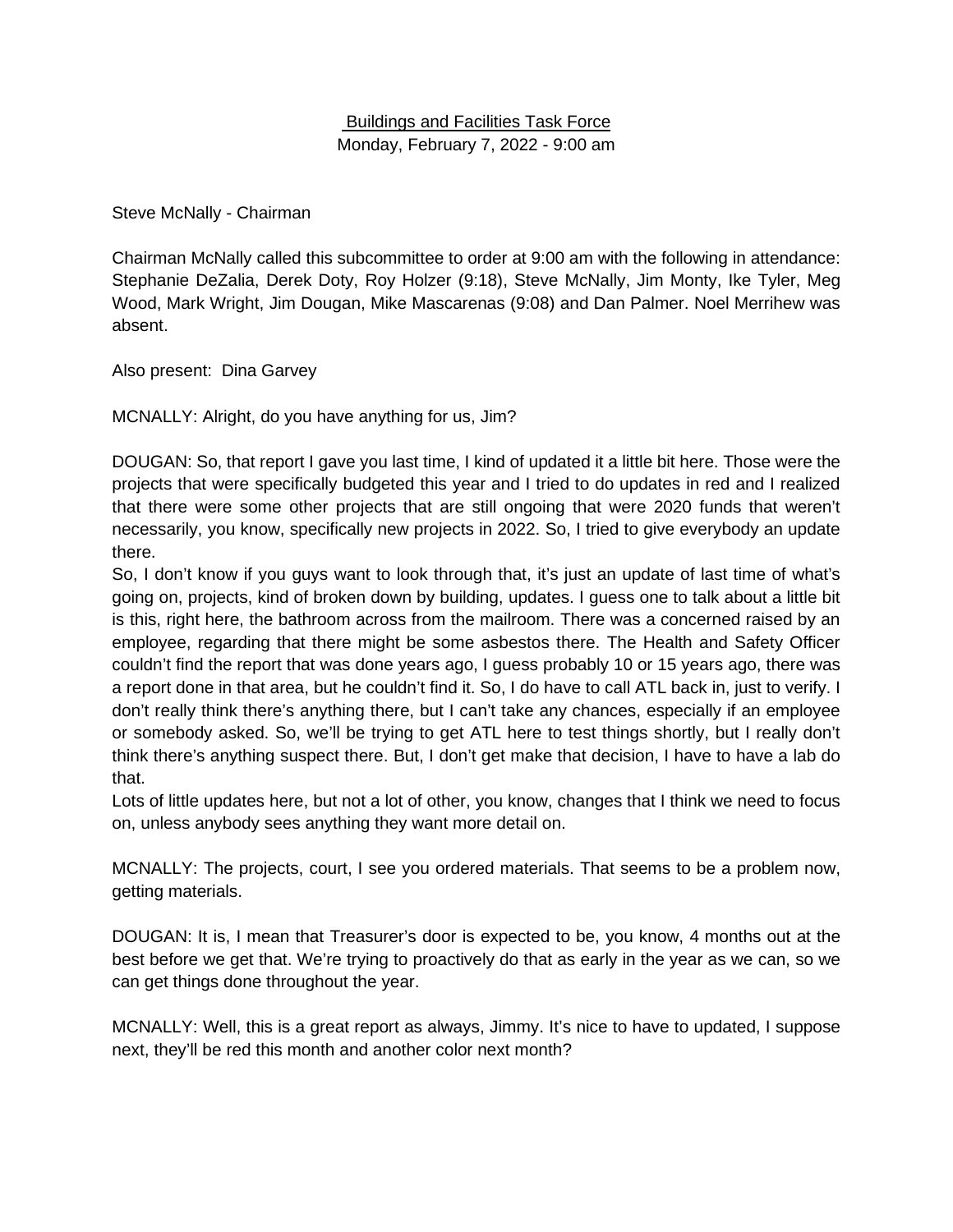DOUGAN: Yeah, yeah, and then the other thing that we talked about at the last meeting in 2021, because we have an hour here, we were going to, that conceptual plan that I gave you before, kind of listing talking points and things we were thinking in the future. We discussed maybe going through it building by building. So, these past couple of years, we've been a little bit focused on the county courthouse. The county courthouse meaning the  $3<sup>rd</sup>$  newest building we have, but it being, you know over 25 years ago and some of the systems are coming into needing repairs. So, we focused some money the last couple of years on the rooftop units and we've got the roof coming shorty and there's a number of items in that 2022 budget that are going to be there. So, I have a bit of an update on just the courthouse, so we can kind of talk about that and really I'm prepping you for March, because in March I'm going to bring you a discussion on the Public Safety Building; which is now 15 years old. It's got a lot more specialty systems in it and our focus is going to move away from the courthouse, which I feel after what we've done the last couple of years, we got some of the big hitter things out of the way and we're going to, you know, in these next few years I am going to be focusing a little bit more money towards the Public Safety Building specialty systems is what I am trying to show you.

MCNALLY: I don't want to be a naysayer here, but we have really do something with that jail, the old jail.

DOUGAN: Yup, that is on this list. After our last meeting, Steve, I'm sorry, I think about all these things every day, so I probably skipped some of that in describing stuff to you.

Dan and I talked and his IT Department is getting a proposal to me from Twin State, who is going to, they are going to tag every phone/data fiber line that goes between here and jail, excuse me, here and through the old jail to the courthouse and to Probation. They're going to give us a proposal to locate all those, so we know exactly how many pairs of either cable or how much fiber that we're going to relocate and Buildings and Grounds is right now, should in the next few weeks have been able to give me a map of all the electric that is still in that building that is still running other parts of the main complex and when spring gets here we're going to use our GPR and our sewer camera to locate those utilities. So, that's going to be my first step on that old jail is locating and finding all those that are operational.

MCNALLY: Because there's no chance that old jail being repurposed or refurbished, this has to be done anyway, no matter what we do with that building.

DOUGAN: I think so. I think the utilities, I think there's even more, there's more investigation I have to do on the utilities then there even is with the pod, itself. I think the pod is, if we have a place for it to go, yeah, we maybe have to have a vendor or figure out if we can move it ourselves, but the utilities, I need to, I can't lose service to the courthouse or to Probation.

#### MCNALLY: Right

DOUGAN: So, than I need to do the investigation, which is why Dan and I decided to kind of tackle that first.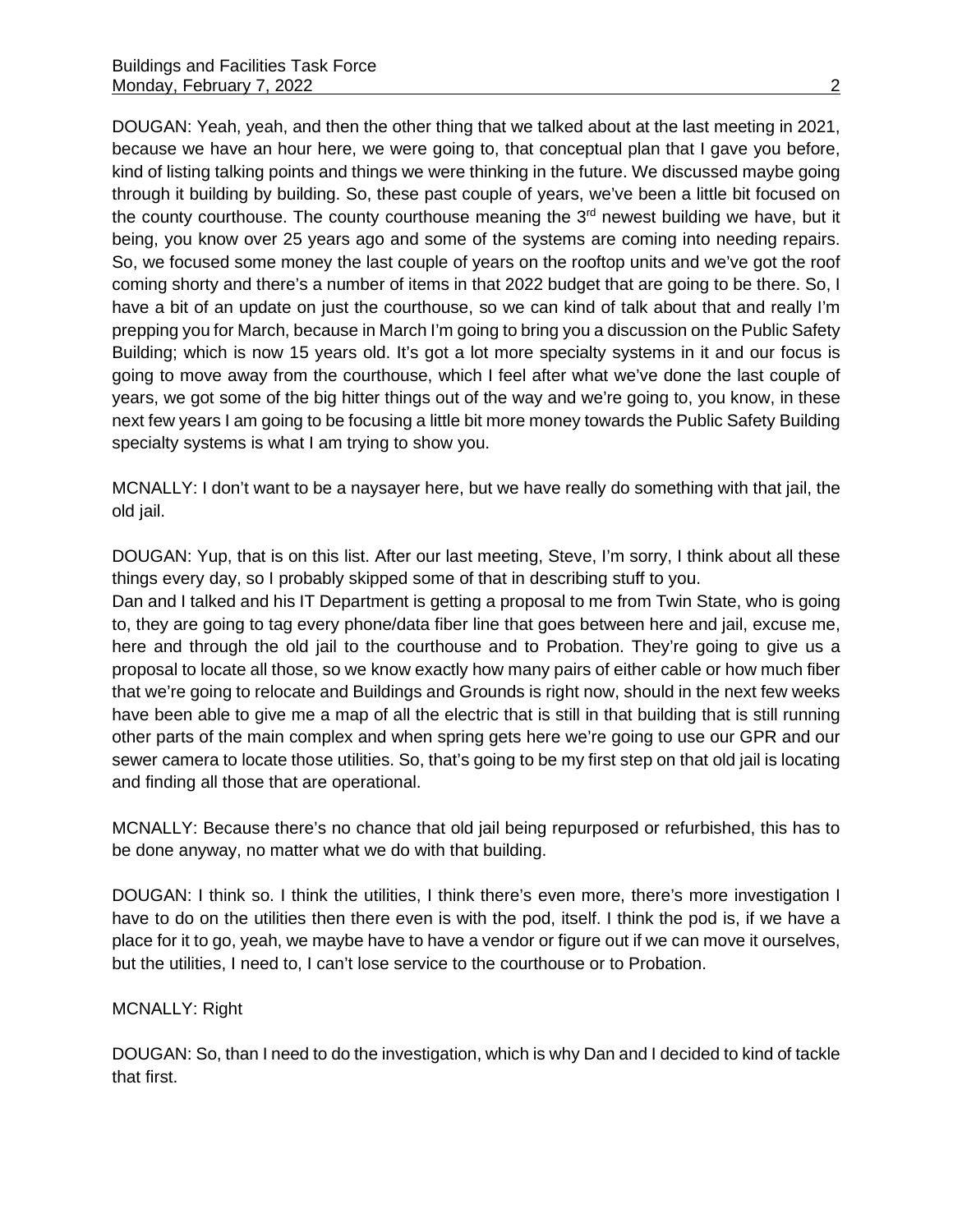MCNALLY: And what about that property, have we done anything with that?

PALMER: I haven't made an offer to them.

MCNALLY: Is that something we are going to do or should do?

PALMER: Probably, I just don't know, it's not a beautiful building to put on a main street. You know Jim and I talked about putting it on the back side, so you wouldn't notice it as much, it is kind of a homely building.

MONTY: Is that building going to be primarily used for storage?

MCNALLY: Training

PALMER: Yeah, essentially training, storage and vote counting. Whenever they do vote counts they do it in the pod.

MONTY: I was on the top of my head thinking, you know, the look of the building, would it be something, Jim, to, if we're going to have to move it, move it up to where the landfill is and you drive in to the left, where Serkil used to pile all their tires and stuff, move it up there and it would be still close enough for storage and training, still centrally located, yet it would be kind of out of sight, so to speak.

DOUGAN: Not a bad idea, because of the look of the building. The building has a rubber roof on it; okay? The pod does. It does not have an expansion joint between a couple of pieces that were put there before. So, when we do move it, if we move it, Dan and I were hoping that we would almost get a vendor that would move it onsite through our stuff, over to that area without having to break that stuff down. If we move it that far, I am sure I would have to do that. You know, I hate to say a lot of things are still tied to school, if we knew the school was coming shortly we probably wouldn't bother with all of that. You know, Dan and I have talked about other areas were we could just store the voting machines and they'd be tempered properly, generator protected that would make more sense than that, haven't come up with great ideas, yet. I mean I could potentially in the basement of the addition, we talked about that, but it wouldn't allow room for the training and the vote count that is done there now, is the other issue.

MONTY: There is still that building, I don't know if it would suffice, Gokey's, just above the DPW there, Tommy Brown's old place. I know there was a lot of work done in there.

PALMER: Did he fix the floors? Because that was the problem. The last time I went in the floors were so bad, I knew we wouldn't be able to put any weight on the floors.

MONTY: My understanding is they did, because they were going to make apartments out of it and they got shutdown, because they never went and got the APA permit. They did all the work and never had the APA permit to put apartments in there.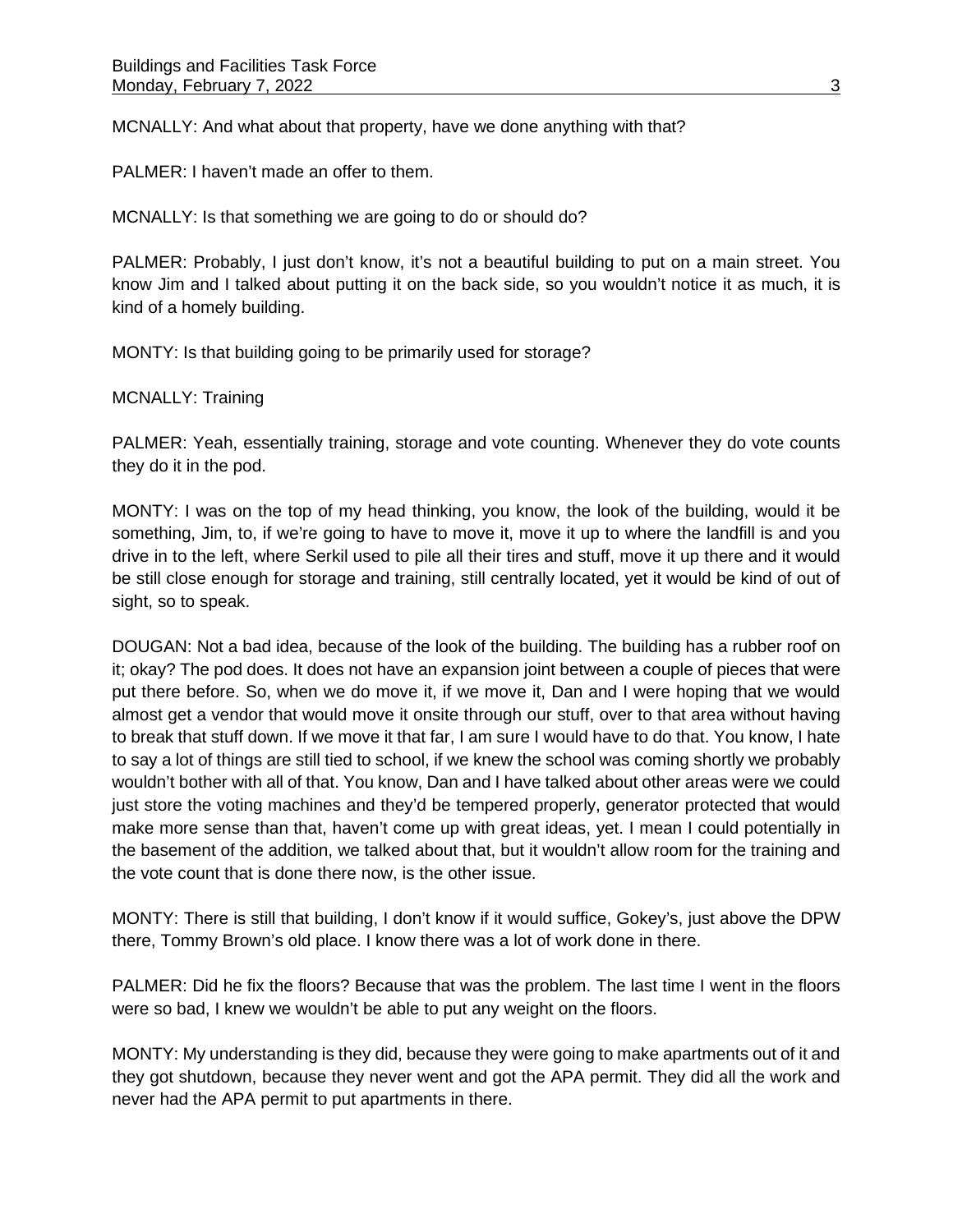TYLER: They had apartments in there before, Jim, didn't they?

MONTY: They did, but then, just one end, but they were going to make the whole things apartments. I haven't been in it in a lot of years.

MCNALLY: Is that building for sale?

MONTY: It's been for sale, it's been for rent, it's been for whatever. It just hasn't come to fruition and it was just a thought, if you were looking for a temporary spot.

PALMER: Yeah

MONTY: Because training could be held at the, they probably train on the machines, though, right?

MASCARENAS: They do have some training at the Public Safety Building, I know that.

MONTY: I mean they've got beautiful rooms down there for the training.

PALMER: Yeah

MONTY: Upstairs and downstairs.

DOUGAN: Going back to even materials, you know we had looked at taking one of those Convex boxes that we've used before to store things temporarily and we've bought them in the past, we've bought those used and even the vendor that's been renting us stuff doesn't want to sell us any of those, because he can't get replacements. Not that that's a real good option, but just for storage in general, won't work for those voting machines, because they have to be in a tempered space, but that's how difficult it is to even deal with some of that right now.

So, if you want to look at my, the other thing that I did for the county courthouse, I tried to give you a little bit of information on it, just, I think as we look at buildings, I think it's always important to remember what services are being provided there and from the standpoint of myself and some of my engineering staff up there, we look at the specialty systems as critical. Some of the buildings that we own are like a 1976 Chevy pickup and you can open up the hood, climb inside, change plugs and wires yourself, spray a little ether in the carburetor and you're running; right? But, other things that we own are like a brand new vehicle and you don't want to even open the hood and look at it, much in fear that some sensor's going to go off and you're never going to start the car again. So, the courthouse is kind of in-between that '76 pick-up and a brand new car. The Public Safety Building is going to be more like that brand new car when we talk about specialty systems. So, that's why I took the time to kind, you'll see the same kind of format next month when I bring you the Public Safety Building.

So, the second page is mostly about projects and kind of what we've done in the past couple of years, what we've got planned this year and what we're looking at in the future. So, been, the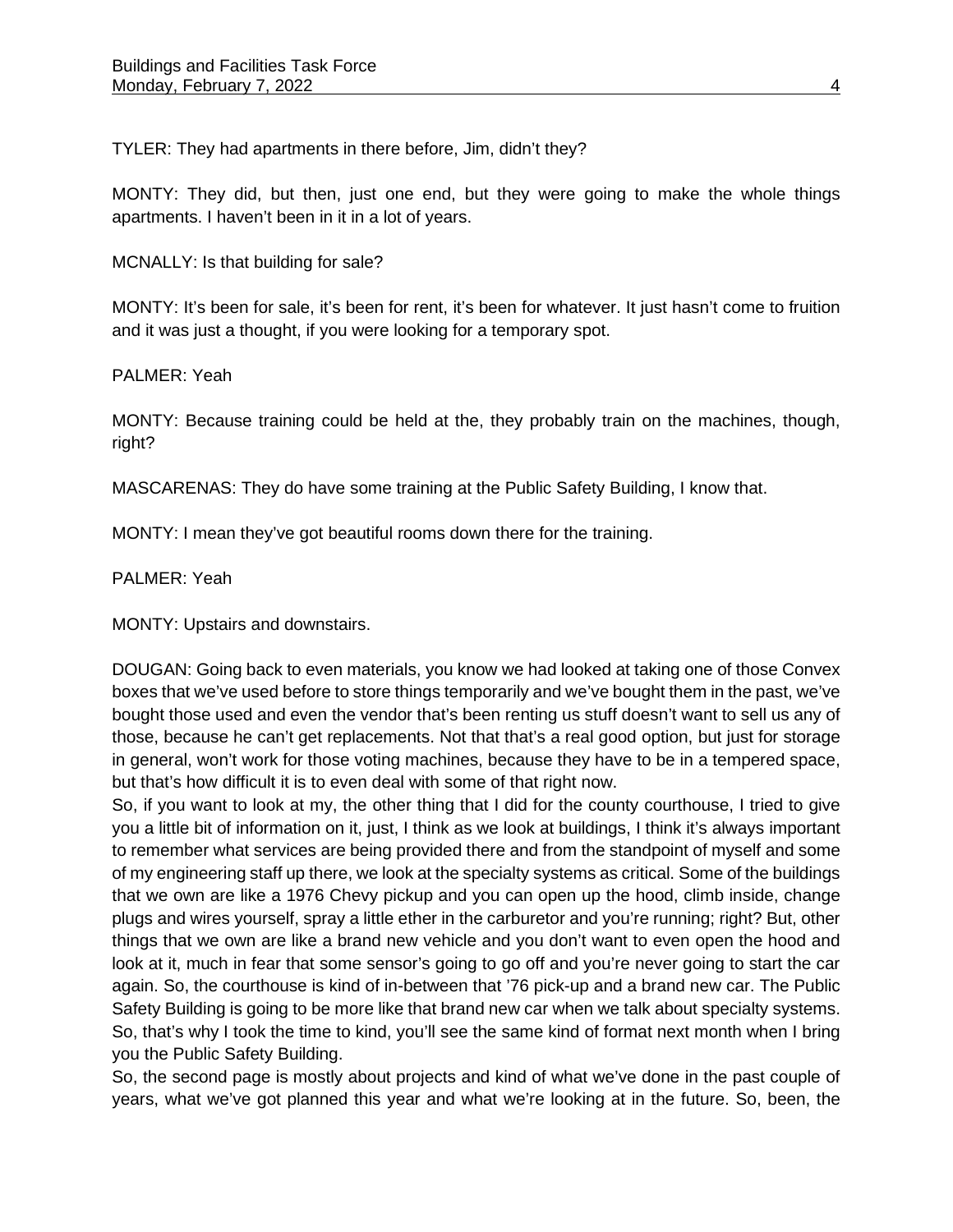Board has been good to me, the Facilities Committee has been good to me and we've had a fairly consistent level of budgeting moving forward to fix things and we've tried to move it around between different buildings and projects. So, as I've said, we've focused on the courthouse with a couple of \$300,000.00 projects between the rooftop units and then another, the roof that's coming shortly, but we'll be able to move some of that money into other places moving forward, if we keep that same level of budgeting. That's how we've been trying to look at it, at least up at DPW.

2023, not a lot of big projects there at the courthouse and in the future, you know the two projects that I know are going to come are those front stairs, the middle section is getting kind of bad, we've patched it a number of times and then that sewer pump station at some point that's going to need all of its guts, everything replaced. We've replacing the sewer control panel this year, that's a budgeted item, but again, I think the big dollar projects, other than the pump station will, aren't, we've got the biggest ones out of the way for the short period.

DOTY: How many pump stations do you have, Jim?

DOUGAN: How many pump stations do we have?

DOTY: Yeah

DOUGAN: We've got a pump station here at the courthouse with two pumps in it and then we've got another pump station up at the Public Safety Building. So, the Public Safety Building is a little bit more like a full wastewater treatment. We've got screening and everything to go through a little bit of a plant and then it goes out to a main pump station and then we've got sand filter beds there.

DOTY: All 3 phase?

DOUGAN: Yup, it's all 3 phase.

MCNALLY: Well, it sounds like we've got a pretty good plan for that building. What does it mean, basement entrance, potentially requested project?

DOUGAN: Well, Dan and I looked at that a little while ago. We received complaints in the past and maybe Dan has a better description than I do, but the use of DMV, to have to go through the court systems guards to just go to DMV is something that we've gotten complaints on the past. So, we've investigated what it might take to have an entrance directly into the basement and so I have one of our term consultants, architectural term consultants give us a schematic drawing and how we might do that. So, that plan would have us come entering the basement near where the elevator is in the basement over by DMV, there's a spot there that would, could cut in and go directly towards that parking lot, met the grade, we don't see any utilities in the way and then we would have to put a roof over that, because it would be sloped down in, because it would be handicapped assessable to keep snow and stuff out of there, but it would be doable. So, that's why, it's not necessarily required, but again, there's been complaints in the past about access to DMV and having to go through the court system.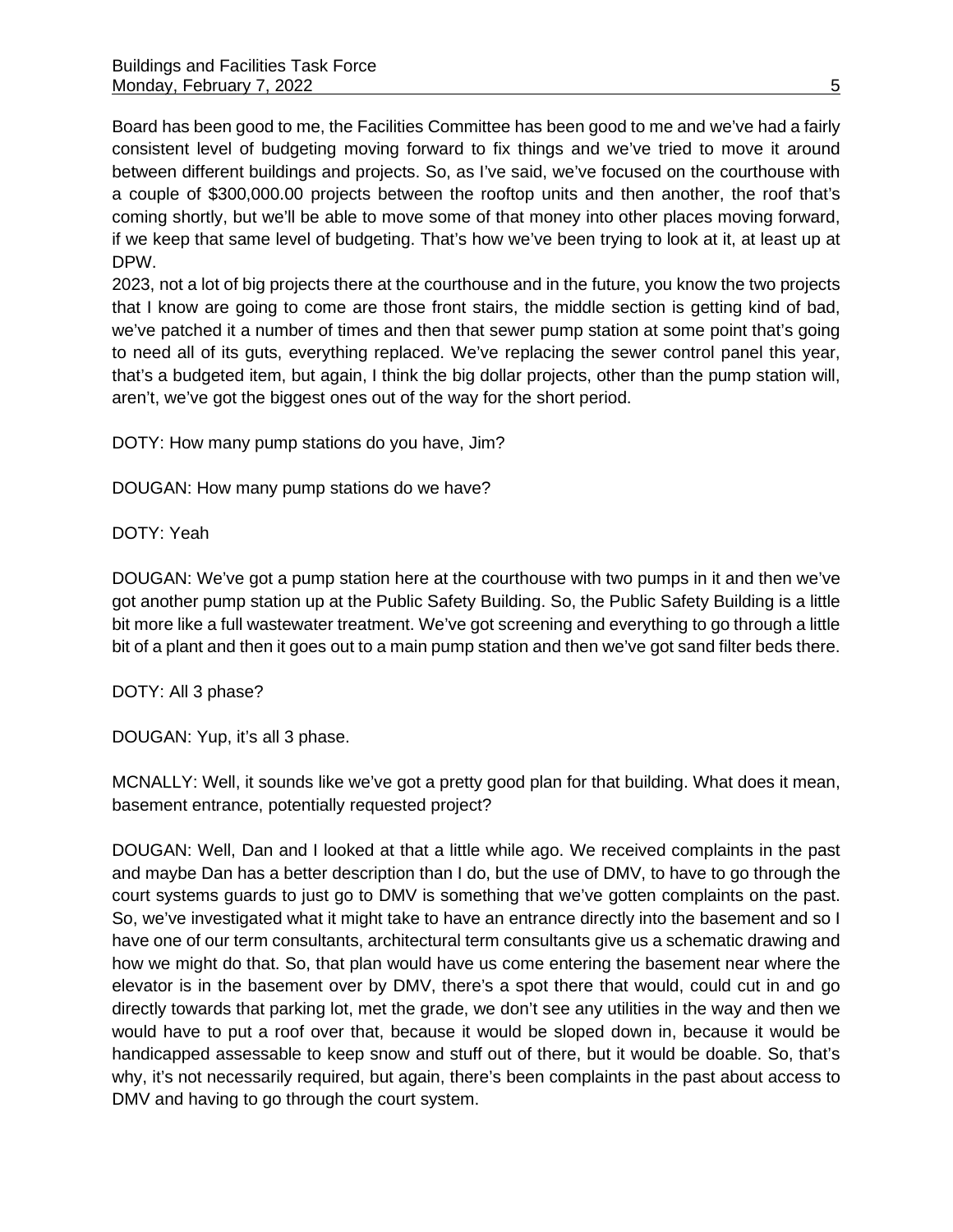MCNALLY: The upstairs court?

DOUGAN: Right

PALMER: You got to go through the guards down to DMV.

MCNALLY: So, the employees are the only ones that would use that, right?

DEZALIA: That would be public.

DOUGAN: We would make it available to the public. The public would be able to get to DMV and to the County Clerk by going directly in.

MCNALLY: So, that would be, the egress would be from out back?

PALMER: No, it would be from the front of the building going out towards the parking lot that's on the town hall side.

MCNALLY: To go through the court is…

PALMER: Yeah, you know, especially there when it got, a couple times there when the lines got way backed up and people were upset because they had to wait.

DEZALIA: Like when there's jury duty and stuff and you've got lines of jurors, 50 jurors or something and you want to just go to DMV.

MONTY: Would there also need to be secondary security down there, because it's a courthouse?

PALMER: I think we would have to do something with that elevator, so it wouldn't, there would have to be a special code or something to get beyond the 1<sup>st</sup> floor.

MONTY: So, there would be no access?

PALMER: Right, so they couldn't get up into the 2<sup>nd</sup> floor area.

DOUGAN: That elevator, that elevator, it's my understanding from Schindler who does our annual maintenance can be programmed, so it won't go directly from the basement to the second floor. Which you know, could be a little bit of a difficulty for employees, staff, if they were trying to go all the way from the basement to the  $2^{nd}$  floor, but based on the way things are housed, the  $2^{nd}$  floor is all court system, the  $1<sup>st</sup>$  floor is pretty much all court system, so it shouldn't be a real issue, but it can be programmed that way.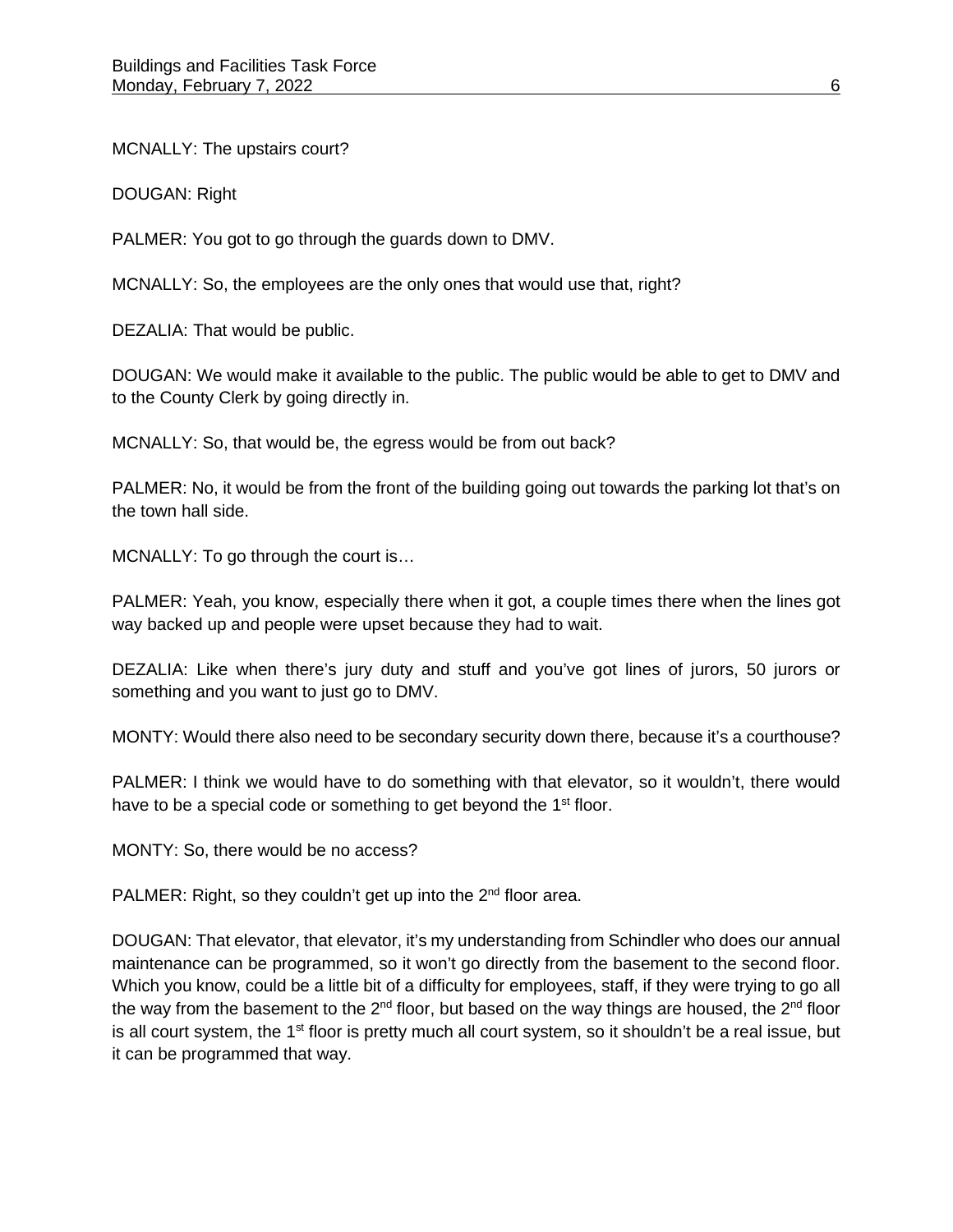MONTY: They still would have access, unless I am seeing this wrong, they come in there, you go into DMV they still walk up the stairs, yeah, but then they would have to go by security.

DOUGAN: But, they're going past the security.

PALMER: The only way to bypass the 1<sup>st</sup> floor security guards is to be able to go directly to the 2<sup>nd</sup> floor.

MONTY: So, they'd have to do something to have on the 1<sup>st</sup> floor to monitor who's coming up and down.

DOUGAN: Potentially, yeah. The ways those stairs come up from the basement, they're over close to DMV, you come up and you pretty much have to look at the security guards in order to turn and go up to the 2<sup>nd</sup> floor, but you're right.

PALMER: It would need to be monitored.

MONTY: Playing devil's advocate here, because in today's day and age, you know it would be an assessable way if someone wanted to get in.

DOUGAN: Yup, not necessarily required, just a potential project.

PALMER: Again, this, unfortunately so much of it goes back to that school.

MONTY: Absolutely

PALMER: If we had the school we wouldn't bother with that, we would just move DMV and County Clerk's out of the basement area.

MCNALLY: Is there a vote scheduled or where are on that?

GARVEY: Still waiting on State Ed, haven't heard from State Ed.

MONTY: Can't do anything until State Ed tells them that they can do it.

GARVEY: And gives us any State Aid. You can't bring a vote to the voters without knowing how much it's going to cost.

MCNALLY: Alright, anything else? It sounds like we have a pretty good game plan with the court building.

DOUGAN: You'll be scared, next month, when I bring you Public Safety things. The replacement of the rooftops.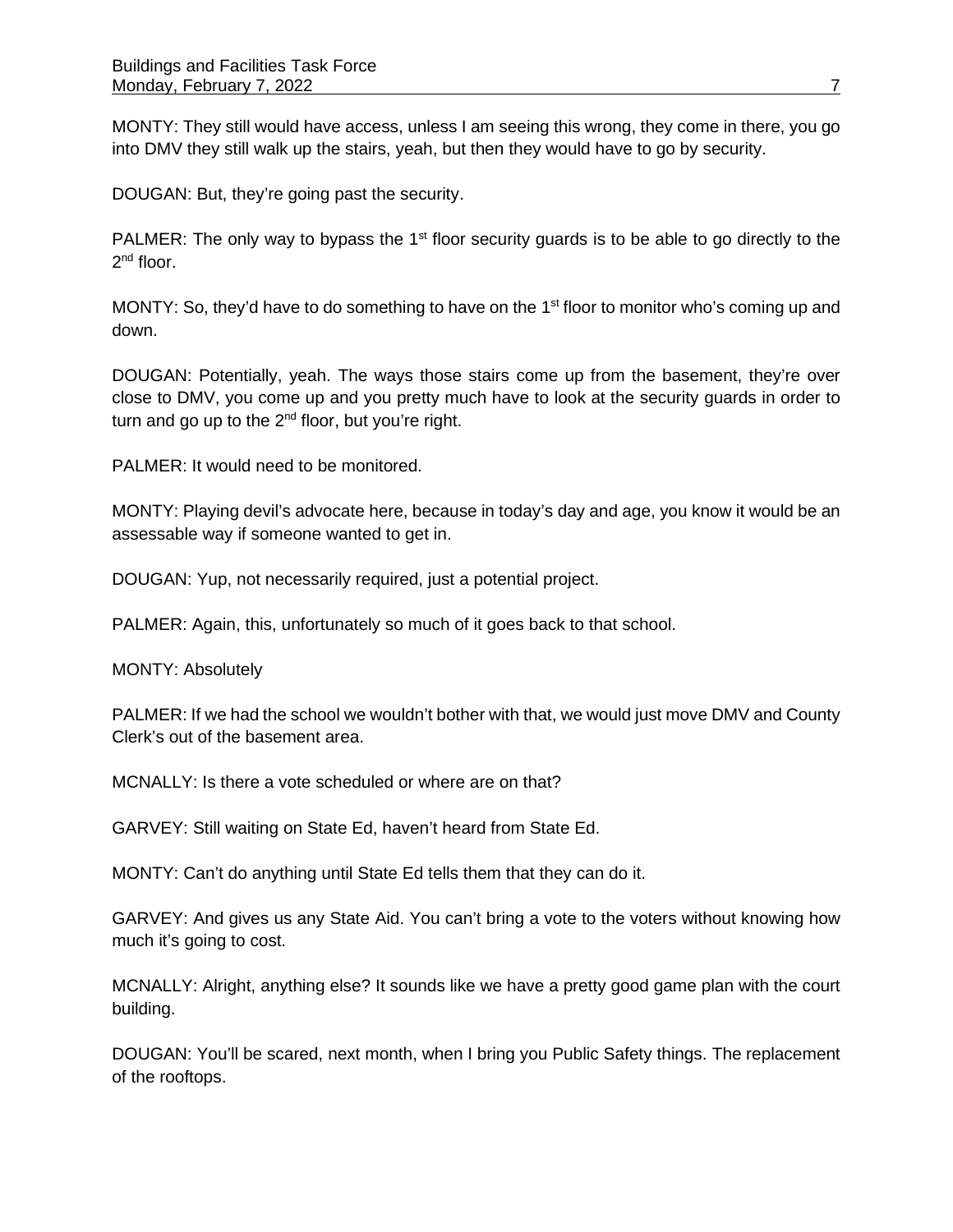MCNALLY: That's what 15 years old, that building?

DOUGAN: It's 15 years old, but the big difference is a lot of the systems are extremely proprietary; okay? And so you're tied to certain vendors. I'd like to get to the kind of system that we replace things in phases so I can have consistent budgeting moving forward. I mean that building is always, every building we have is always going to be a depreciating asset and so I would like to bring consistent budgeting instead of these great big projects that are \$300,000.00, instead of replacing all the rooftops or replacing everything and I almost think when it comes to the heating and air conditioning up there, I almost think I am going to have to tackle the control system first and replace that and then after I replace what I can start replacing the individual units, one at a time, instead of having all of it. So, it's, like I said, that building is more like today's car and you can't just go spray ether on the carburetor and make it run. I want to give, as I replace things I want to go to the less propriety things, so we always have control, especially, I am nodding my head to Todd Hodgson and tip my hat to him and Huge Harwood, because these engineers are thinking that way, they're going to save us money long term if we can do some of this and do it ourselves instead of always calling a vendor and being stuck with their service call charges. So, it's tough to switch gears, even though it's 15 years old, it's tough to get out of that system. Those numbers are going to be bigger.

TYLER: Service agreements kill you.

MCNALLY: Our elevator in our town hall that gets used once every two months, by our parks guys to move something up and downstairs. It's just a couple hundred dollars a month, service contract.

TYLER: Should have put a lift in.

MCNALLY: Did you put that elevator in?

PALMER: No

MCNALLY: It's a little oversized. They said it's the same components that could do a 10 story building and ours goes one floor, we got over sold on that one. Alright anything else?

DOTY: Jim, could I ask you to just give me a quick explanation of the sand/salt shed?

# DOUGAN: Yup

DOTY: We're looking at the same idea and I see you're funding at around a million dollars. How big is that building? Is it totally enclosed? And do you have to have 100% containment for that?

DOUGAN: I'll give you my long-winded, Jim Dougan, engineering answer; which some of you have come to be used to. We use between 5,000-6,000 tons a year of salted sand. So, the structure that we are building and please come up and visit DPW, the walls are up, is 120'x75'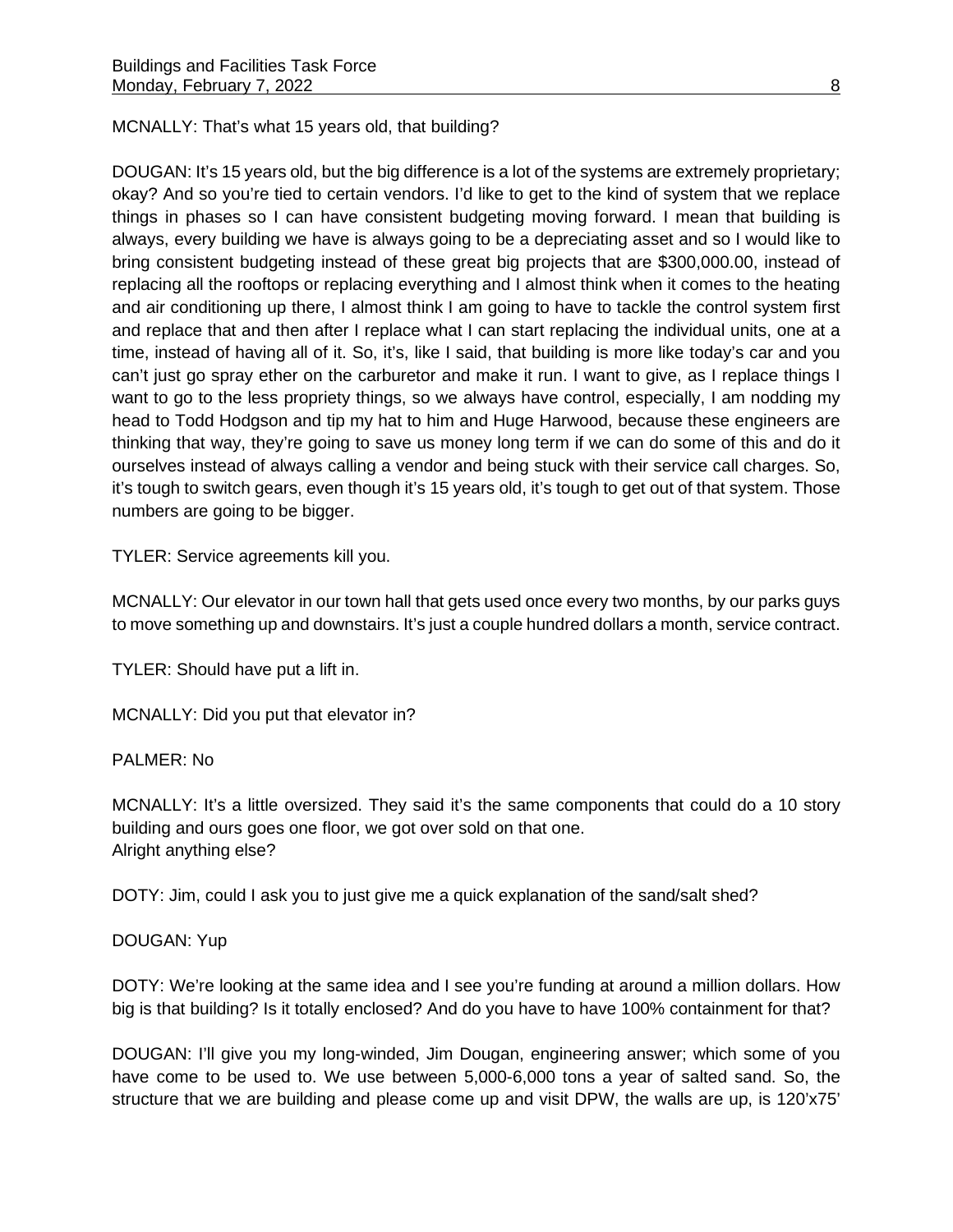and it's going to have a fabric canopy structure over the top of it. So, it's basically galvanized steel frame with, you know a plastic, poly-ethaline type cover over the top. It's not fully enclosed; okay? That's going to cover all of our salt and sand and underneath, as far as the floor, there's a membrane underneath where we're, then we're going to put asphalt over the top of it.

#### DOTY: Okay

DOUGAN: So, that salt isn't going to go back into groundwater anymore. Right off the bat, I am going to reduce the amount of salt that I mix my sand by 50%, because it's going to be undercover. Right now we mix salt and roughly one bucket of salt to five buckets of sand.

DOTY: So, you figure you're 20%.

DOUGAN: Yes, and so I'm going to go 1 to 10 and I put that much salt in early on just to keep that pile that's exposed from freezing. So, now that it's covered up, I won't have to have nearly as much salt in it.

DOTY: Well, it will stay dry and won't freeze and clump on you.

DOUGAN: Exactly, now you know there's still going to be some freezing when things come back and so I still have to have a screen that I dump things into, because we don't leave the trucks loaded with salt and sand after a storm.

#### DOTY: Right

DOUGAN: So, the million-dollar project, \$750,000.00 was a DEC Water Quality Improvement Project Grant that Community Resources helped us get and then the other \$250,000.00. I didn't come to the Board for any additional money to meet that match, because we're doing most of it with our own force account work, our guys are digging and excavating and backfilling and we're installing the storm water and we're installing gravel and we're installing asphalt. So, we're able to do most of that without really having a hit to the budget. In addition, just in that, if you do the numbers on the salt, that 50% less, it's going to be a \$40,000.00 saving a year, just in that salt, so in 5 years or 6 years, I've pretty much got that \$250,000.00 worth of match back.

DOTY: So, will your mandate on buying salt, we you have to look at any kind of legislation, so you don't have to buy so much, like we're all kind of forced to?

DOUGAN: Well, now that's the amount that you order at the beginning of the year.

DOTY: Yeah

DOUGAN: That's what it is and so I'll reduce my order.

DOTY: And you'll try and skip a year?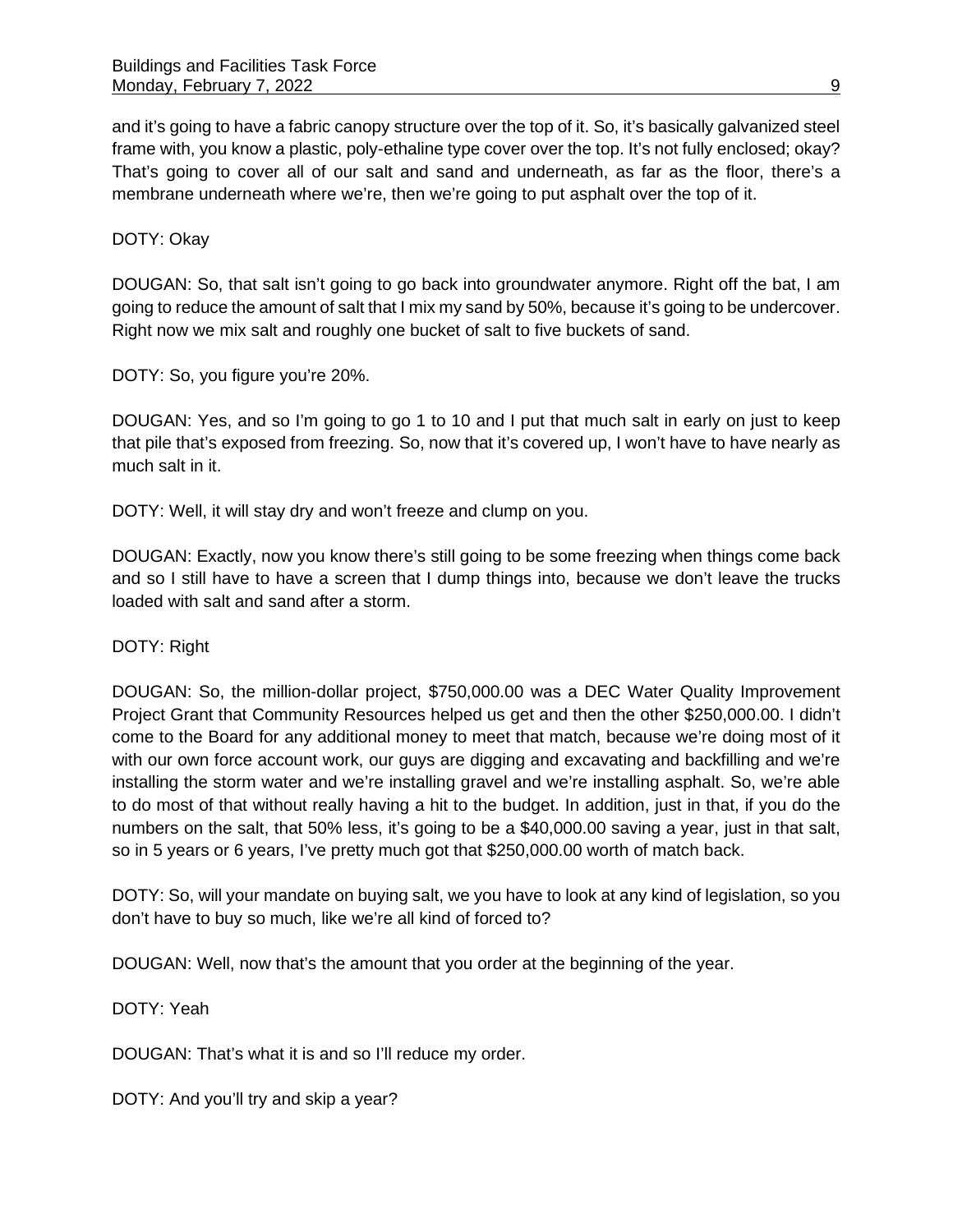DOUGAN: No, I won't necessarily skip a year, because there's still times that I add salt to my sand and salt mixture.

DOTY: Depending on what you're facing.

DOUGAN: Exactly, during the storm the other day, you know we put sand on the truck. We didn't put a lot of sand out while snow was coming down.

## DOTY: Right

DOUGAN: We only put that out in a few key places, intersections and stuff like that, but you don't put much down while you're plowing, but then as it warms up, if there's anything, the wind blowing stuff that happens the next couple of days, we'll go out and we'll definitely put some extra sand and probably have a higher percentage of salt, because we want to clear that off the roads, anything that's left in the warmer temperature that we're getting in the next couple of days.

DOTY: How high are your sidewalls? You must have to do a lot of back filling.

DOUGAN: The concrete is 18 feet high.

DOTY: Okay

DOUGAN: And then the canopy is on top of that.

DOTY: Yup

DOUGAN: And I believe a couple of other towns got grants this past round through Community Resources help. I don't know if they're trying to cover all their sand and salt or just their salt.

DOTY: Do you do your total mixing outside and then just move the finished product inside?

DOUGAN: In the past it was all outside.

#### DOTY: Right

DOUGAN: So, we will most likely be able to do our mixing inside and the goal is actually, we also, in the past we've also brought our sand in closer to fall, I want to bring sand in closer to spring, because that way it's in there all summer drying. It's going to be as dry a product as I can. It works better in our machines, it's less wear and tear on the plow trucks if it's dry than if it's wet. Especially, if I have to go back to using, we have a tailings pile in Moriah that we own and we've used that for sand in the past, depends on availability of other sand and other things. That material is very, very moisture sensitive, meaning it holds a lot of water and so if I do have to use that, I definitely want to get that undercover as early as I can.